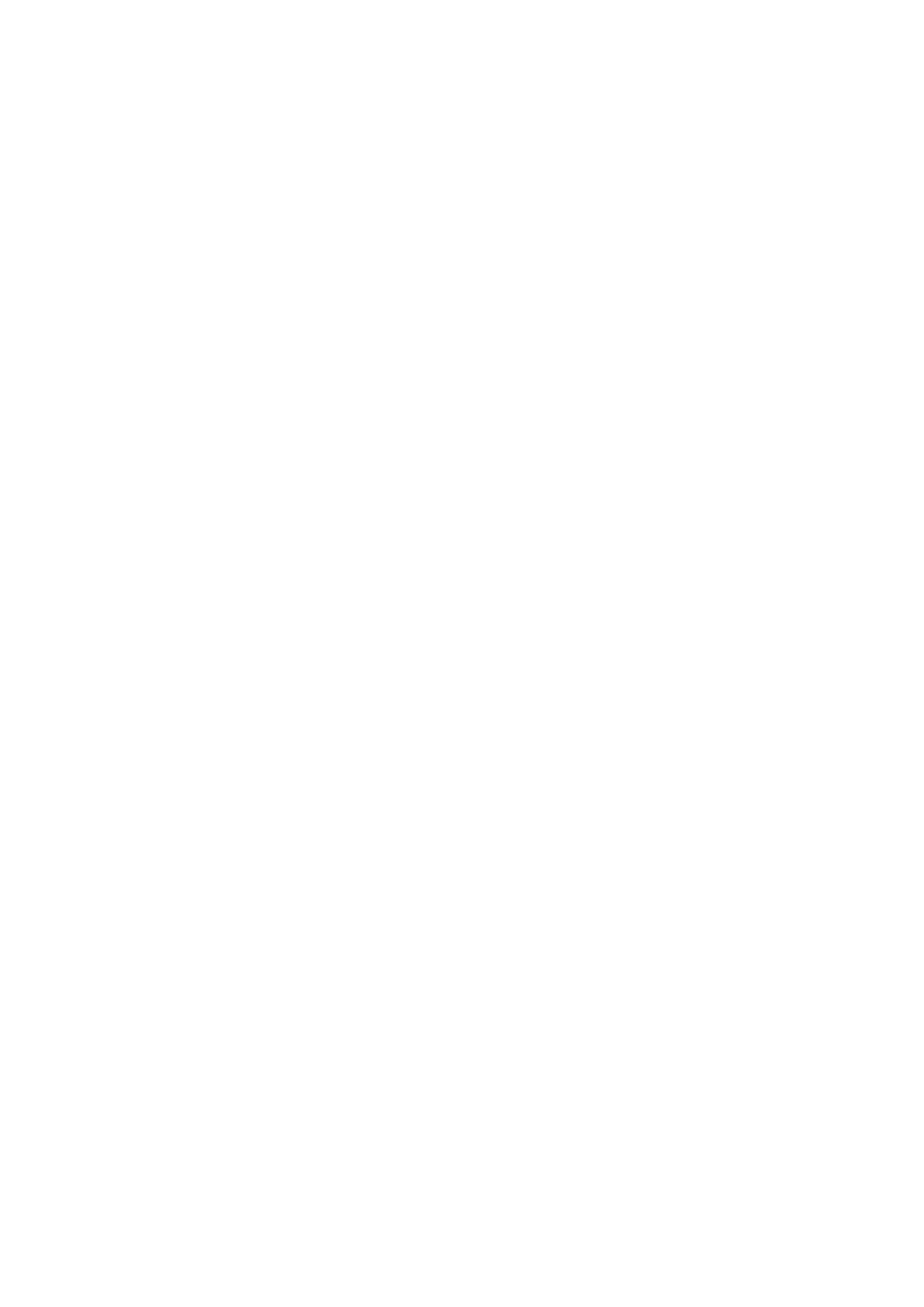#### **Terms of Reference**

#### *(Excerpt – full terms of reference available as a separate document)*

The terms of reference set out the purpose, role and protocols of the Auckland Council Rural Advisory Panel for the 2019-2022 term of the council. Panel members must abide by the Code of Conduct for Members of Auckland Council Advisory Panels.

#### **Purpose**

As one of council's engagement mechanisms with the rural sector in Auckland, the Rural Advisory Panel provides advice to the council within the remit of the Auckland Plan on the following areas:

- council policies, plans and strategies relevant to rural issues
- regional and strategic matters relevant to rural issues
- any matter of particular interest or concern to rural communities.

#### **Outcomes**

The panel's advice will contribute to improving the outcomes of the rural sector as set out in the Auckland Plan. The panel will provide advice through its agreed work programme.

#### **Work programme**

The panel must develop a work programme for the term. The agendas should be focused and aligned with the Auckland Plan and the long-term plan.

#### **Submissions**

The panel cannot make formal submissions to Auckland Council on council strategies, policies and plans, for example, the annual plan. However, the panel may be asked for informal feedback during a consultative process.

In its advisory role to the council, the panel may have input into submissions made by the council to external organisations but does not make independent submissions, except as agreed with the council.

This does not prevent individual members being party to submissions outside their role as panel members.

#### **Review**

The form and functioning of the panel may be reviewed prior to or after, the end of the year 2022.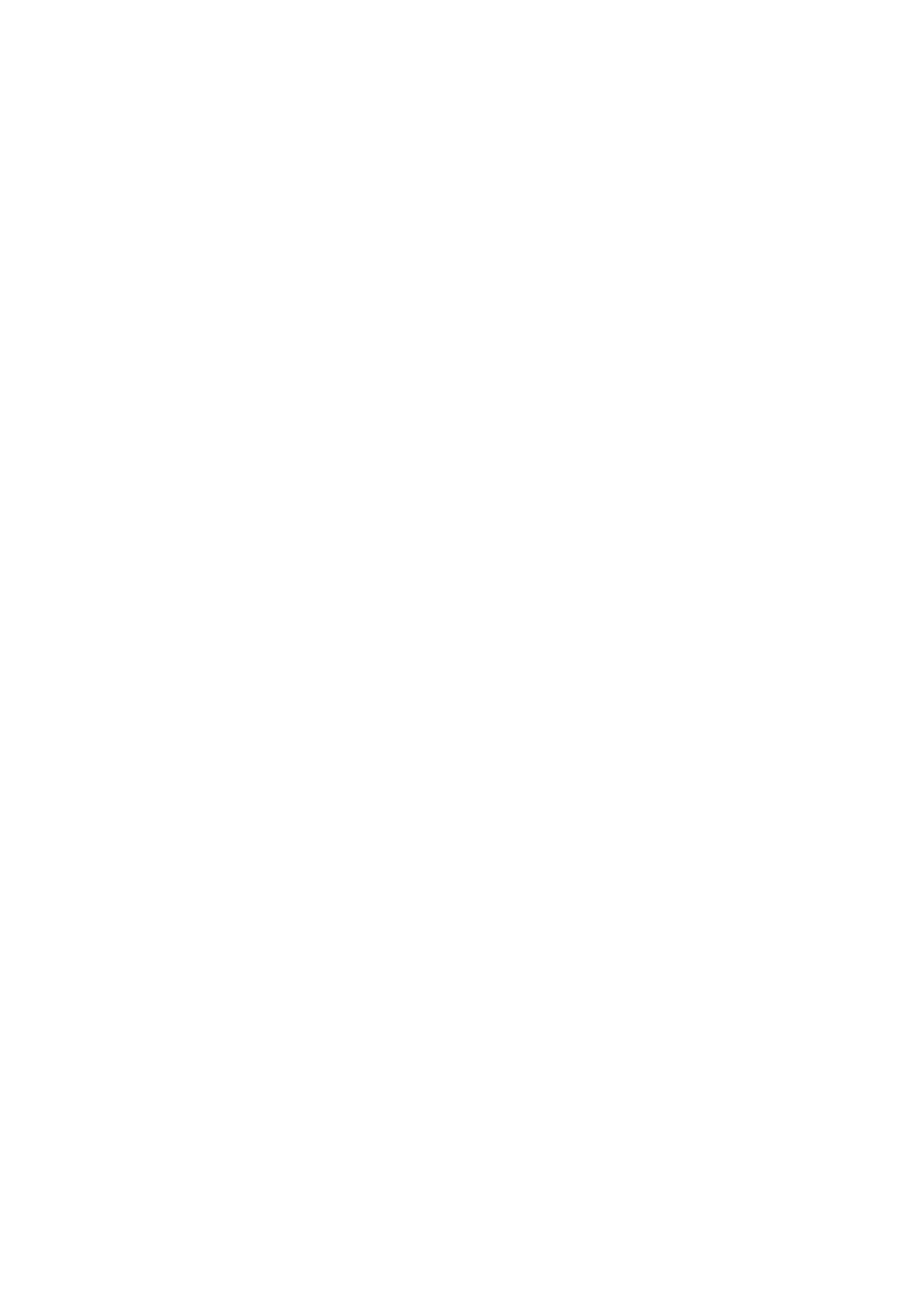

| <b>ITEM</b>  | <b>TABLE OF CONTENTS</b>                                                                                                   | <b>PAGE</b> |
|--------------|----------------------------------------------------------------------------------------------------------------------------|-------------|
| 1            | <b>Apologies</b>                                                                                                           |             |
| $\mathbf{2}$ | <b>Declaration of Interest</b>                                                                                             |             |
| 3            | <b>Confirmation of Minutes</b>                                                                                             | 7           |
| 4            | <b>Extraordinary Business</b>                                                                                              |             |
| 5            | Chair's update                                                                                                             | 9           |
| 6            | <b>Essential Freshwater update - Auckland Council staff input into</b><br>regulatory instruments and guidance publications | 11          |
| 7            | <b>Healthy Waters regular update</b>                                                                                       | 17          |
| 8            | Government's new housing rules for Auckland - have your say                                                                | 21          |
| 9            | Preliminary discussion on the work of the Rural Advisory Panel 2020-<br>2022                                               | 27          |
| 10           | <b>Consideration of Extraordinary Items</b>                                                                                |             |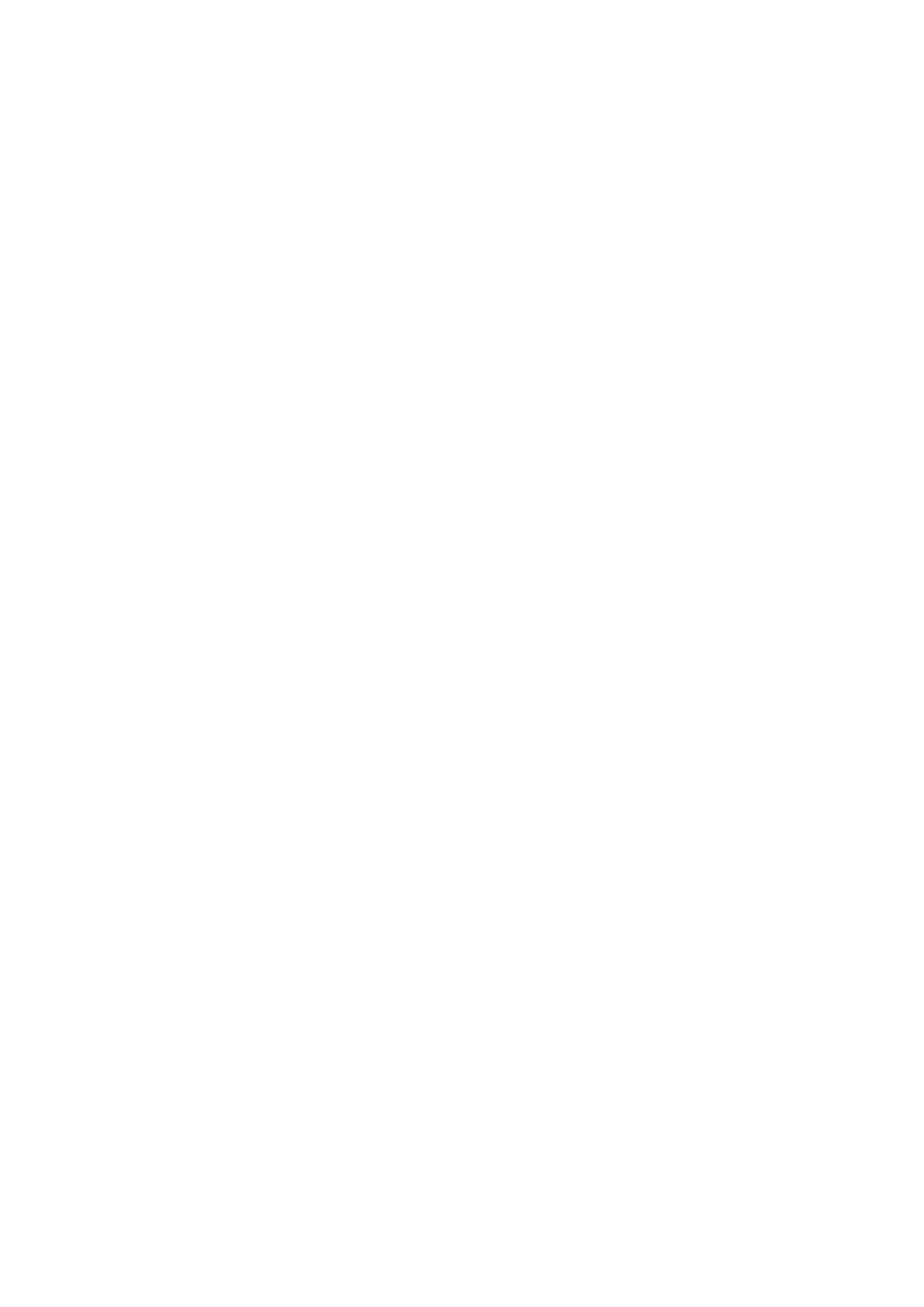

#### <span id="page-6-0"></span>**1 Apologies**

At the close of the agenda no apologies had been received.

#### <span id="page-6-1"></span>**2 Declaration of Interest**

Members are reminded of the need to be vigilant to stand aside from decision making when a conflict arises between their role as a member and any private or other external interest they might have.

#### <span id="page-6-2"></span>**3 Confirmation of Minutes**

That the Rural Advisory Panel:

a) confirm the ordinary minutes of its meeting, held on Friday, 4 February 2022 as a true and correct record.

#### <span id="page-6-3"></span>**4 Extraordinary Business**

Section 46A(7) of the Local Government Official Information and Meetings Act 1987 (as amended) states:

"An item that is not on the agenda for a meeting may be dealt with at that meeting if-

- (a) The local authority by resolution so decides; and
- (b) The presiding member explains at the meeting, at a time when it is open to the public,-
	- (i) The reason why the item is not on the agenda; and
	- (ii) The reason why the discussion of the item cannot be delayed until a subsequent meeting."

Section 46A(7A) of the Local Government Official Information and Meetings Act 1987 (as amended) states:

"Where an item is not on the agenda for a meeting,-

- (a) That item may be discussed at that meeting if-
	- (i) That item is a minor matter relating to the general business of the local authority; and
	- (ii) the presiding member explains at the beginning of the meeting, at a time when it is open to the public, that the item will be discussed at the meeting; but
- (b) no resolution, decision or recommendation may be made in respect of that item except to refer that item to a subsequent meeting of the local authority for further discussion."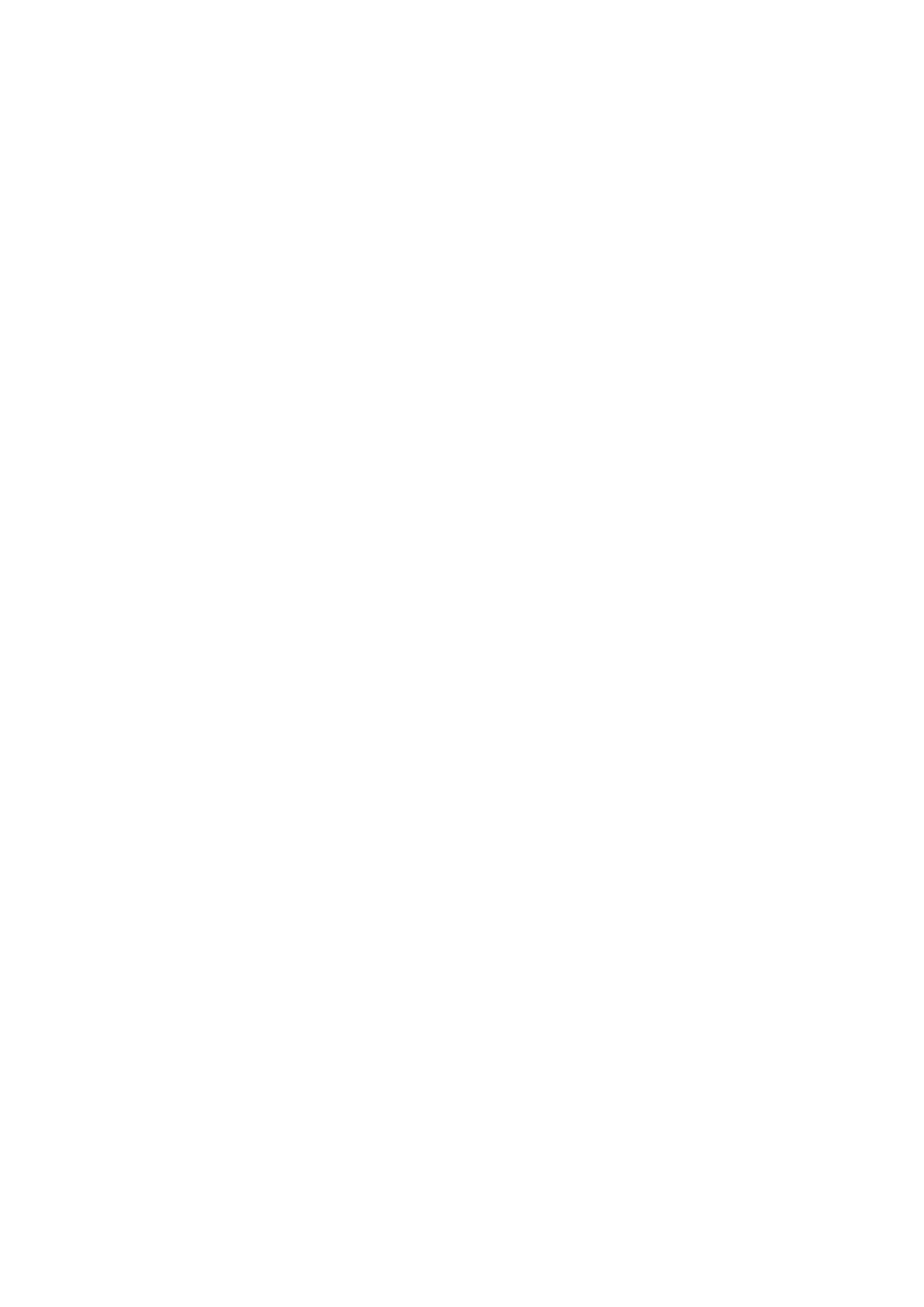<span id="page-8-0"></span>**Chair's update**

**File No.:** CP2022/04665

## **Te take mō te pūrongo Purpose of the report**

1. To tūtohi / receive an update from the Chairperson, Deputy Mayor Bill Cashmore.

## **Whakarāpopototanga matua Executive summary**

2. The Deputy Mayor will discuss matters of relevance to the rural sector.

## **Ngā tūtohunga Recommendation/s**

That the Rural Advisory Panel:

a) tūtohi / receive the update from the Chairperson, Deputy Mayor Bill Cashmore.

## **Ngā tāpirihanga Attachments**

There are no attachments for this report.

| Author     | Sandra Gordon - Kaitohutohu Mana Whakahaere Matua / Senior Governance<br>Advisor |
|------------|----------------------------------------------------------------------------------|
| Authoriser | Warren Maclennan - Lead Officer                                                  |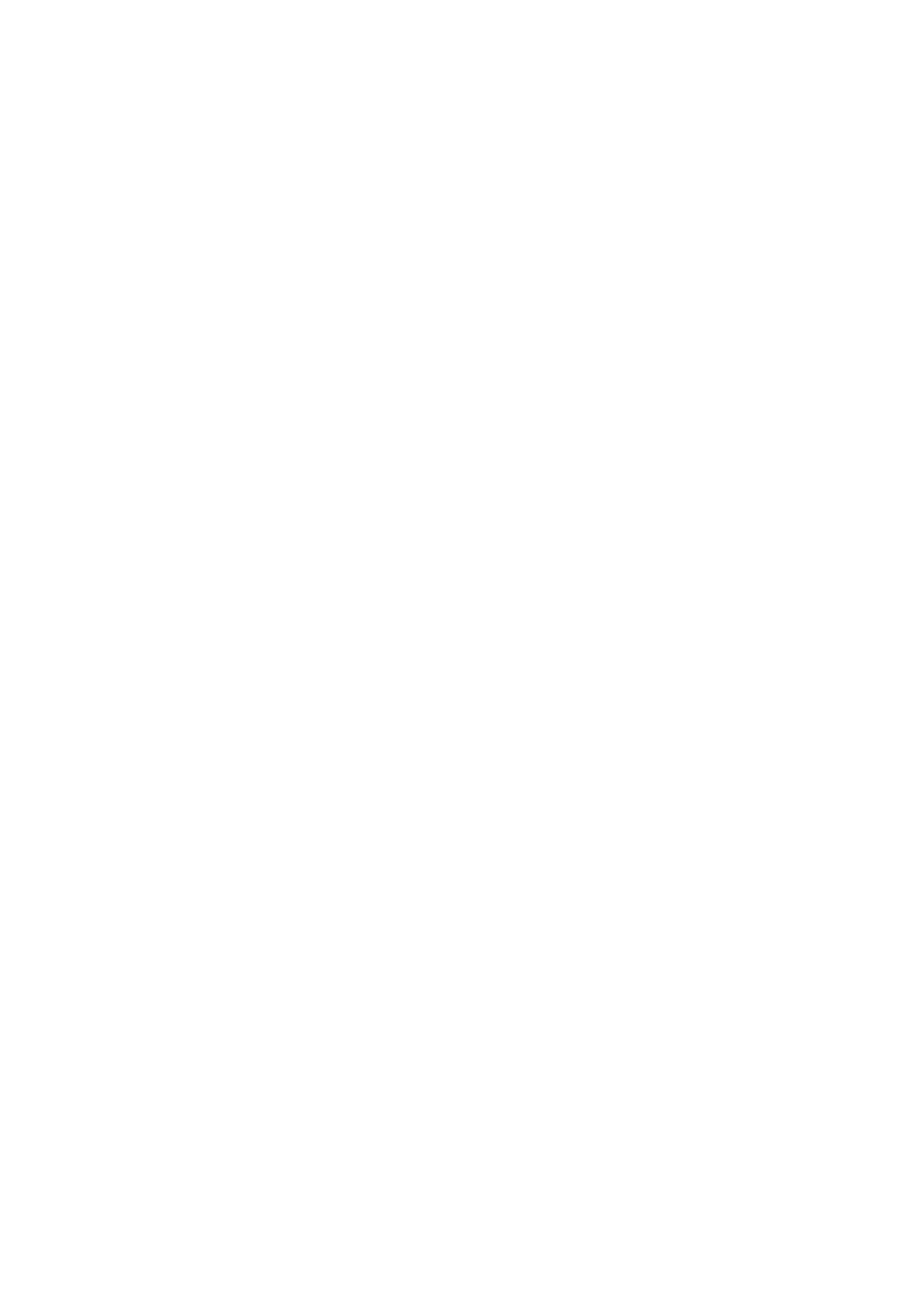

## <span id="page-10-0"></span>**Essential Freshwater update - Auckland Council staff input into regulatory instruments and guidance publications**

**File No.:** CP2022/04795

## **Te take mō te pūrongo Purpose of the report**

1. To provide an update on the central government *Essential Freshwater* programme, following the report to the last Rural Advisory Panel meeting of 4 February 2022.

## **Whakarāpopototanga matua Executive summary**

- 2. Central government's *Essential Freshwater* programme has several regulatory instruments effective from 3 September 2020. Instruments of relevance to this update include:
	- a) the National Policy Statement for Freshwater Management 2020 (NPS-FM)
	- b) the National Environmental Standards for Freshwater Management 2020 (NES-F)
	- c) the proposed Resource Management (Farm Planning) Regulations 2022.
- 3. As previously advised, the regulatory instruments in place were adopted by central government at pace, and various implementation concerns arose. Central government has been working with various interests to address these concerns since that time. Remedies have principally included regulatory amendment proposals throughout the latter half of 2021, further technical documents, and implementation guidance documents.

#### **Auckland Council feedback to central government**

- 4. No new significant central government discussion documents have been released for feedback on elements of the Essential Freshwater package since the last Rural Advisory Panel meeting on 4 February 2022.
- 5. Appropriately, central government staff have focused on the implementation needs and deficiencies associated with the 2020 regulatory instruments, partly through regulatory amendment proposals canvassed in the second half of 2021.
- 6. A summary of submissions document has been published on the following July 2021 regulatory proposal, with others likely to be published before August 2022:
	- a) Freshwater farm planning regulations: Summary of Submissions (published 23 February 2022) - [Freshwater farm plan regulations summary of submissions | Ministry for the](https://environment.govt.nz/publications/freshwater-farm-plan-regulations/)  **[Environment](https://environment.govt.nz/publications/freshwater-farm-plan-regulations/)**
- 7. Further informal regional sector staff technical feedback has been provided to central government staff on initiatives encompassed by the Essential Freshwater package, including the following elements of the identified regulatory instruments.
	- a) *Intensive Winter Grazing*:
		- i) as previously advised, the Minister for the Environment (Minister) has agreed that a quarterly report for the period October to December 2021 is not necessary. A report to the Minister for the period up to March 2022 is due on 1 May 2022. This will note preparatory work undertaken by the regional sector on compliance plans for winter 2022, in conjunction with agricultural interests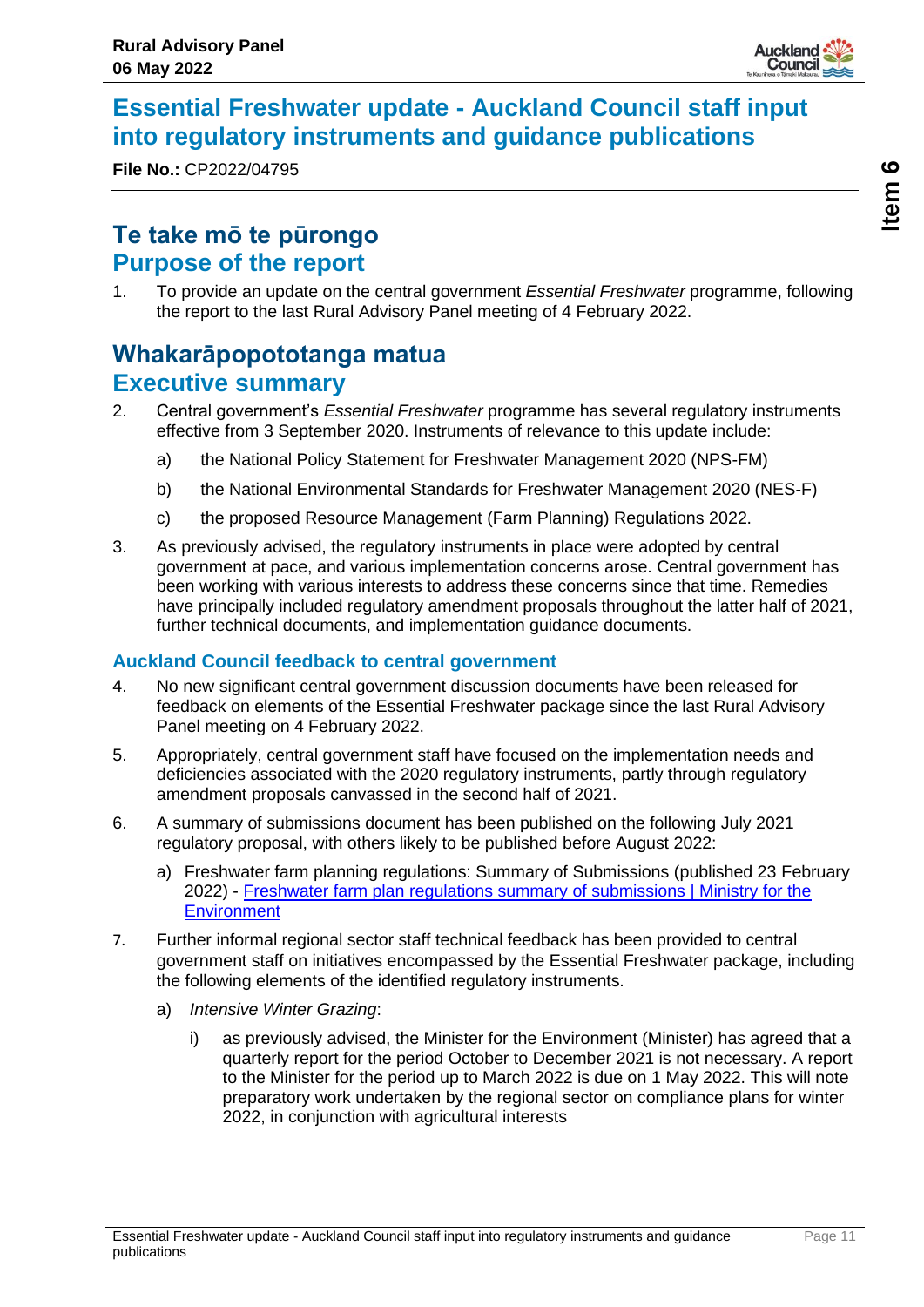

- ii) the regional sector's commissioned satellite imagery baseline research from the 2021 winter, as undertaken by Manaaki Whenua – Landcare Research, is making good progress. The contractor's dataset and report are likely to be finalised by June 2022. Satellite imagery needs for the 2022 winter season is also being considered
- iii) following central government proposals of August 2021 to address implementation concerns, an exposure draft of the regulatory amendments for intensive winter grazing have been shared in confidence with some southern councils during March 2022. After that, the revised regulatory drafting will be incorporated into the broader NES-F regulatory amendment exposure draft expected for council staff review no sooner than May 2022. Regulatory changes for intensive winter grazing are intended to be made in the months prior to the deferred regulatory effective date of 1 November 2022.
- iv) Central government officials have now published a summary of submissions received on intensive winter grazing proposals, as well as their report and recommendations to the Minister for the Environment, as follows:
	- Managing intensive winter grazing: Summary of submissions | Ministry for the [Environment](https://environment.govt.nz/publications/managing-iwg-summary-of-submissions/) (published 14 April 2022)
	- Report [and recommendations on intensive winter grazing amendments | Ministry](https://environment.govt.nz/publications/report-and-recommendations-on-iwg-amendments/)  [for the Environment](https://environment.govt.nz/publications/report-and-recommendations-on-iwg-amendments/) (published 14 April 2022)
- *b) Natural Wetland definition:*
	- i) MfE, in partnership with Manaaki Whenua Landcare Research, is developing a methodology for assessment of the 'pasture exclusion' from the definition of a 'natural wetland' in the NPS-FM. A field manual for the methodology will be published by approximately August 2022
	- ii) an MfE stakeholder workshop on the National Pastural Exclusion Assessment Method was held on 15 March 2022 with council staff, consultants, and agricultural representative groups. The aim of this workshop was to gather stakeholder feedback on the proposed approach to inform; key problems the methodology aims to solve, stakeholder experiences in the field, and any other feedback to help shape the methodology and field manual development. This will help inform the drafting of regulatory amendments by central government staff.
- *c) Coastal Wetlands:*
	- i) in December 2021, representatives from four northern councils (including Auckland) wrote to either the Minister or senior Ministry for the Environment staff expressing concerns about the November 2021 High Court decision<sup>1</sup>, which confirmed that, technically, the natural wetland provisions used in the NES-F apply to the coastal marine area (CMA)
	- ii) at the 4 February 2022 Rural Advisory Panel meeting, strategy staff advised of Auckland Council's ongoing consideration of how coastal wetlands were captured by the NES-F and NPS-FM legislative construct, even though the specific NES-F regulatory provisions were focused on managing activities typically undertaken on land (e.g. earthworks, vegetation removal)

<sup>1</sup> Minister of Conversation v Mangawhai Harbour Restoration Society Incorporated [2021] NZHC 3113 [18 November 2021].

Essential Freshwater update - Auckland Council staff input into regulatory instruments and guidance publications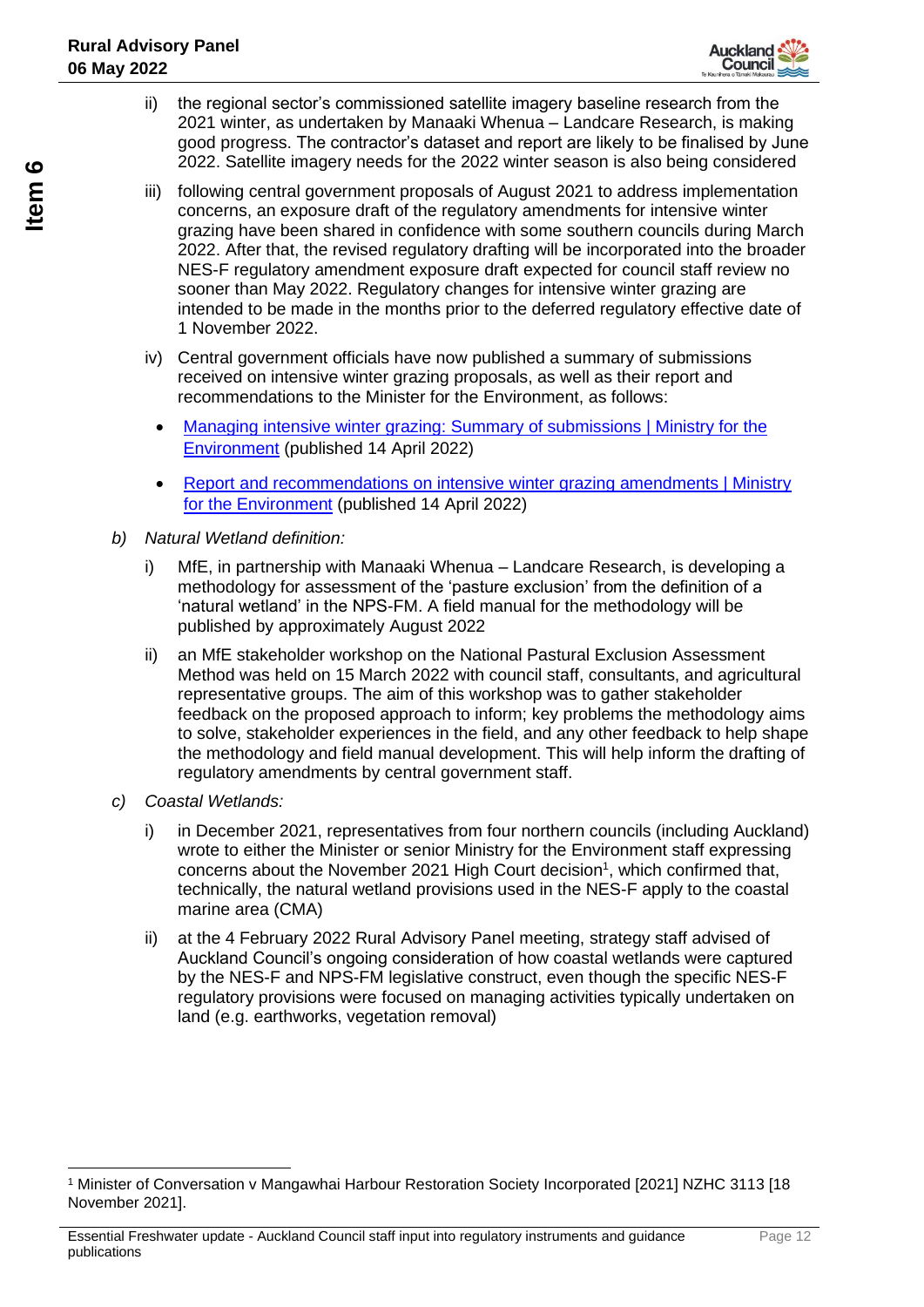

- iii) following the November 2021 High Court decision, Auckland Council's originally published consenting guidance (October 2021) on the NES-F wetland provisions was updated and republished (March 2022 weblink follows) with an interim position, with a view to a further update of the 'Practice and Guidance Note' when central government's regulatory amendment decisions are known (after August 2022) [https://content.aucklanddesignmanual.co.nz/regulations/practice](https://content.aucklanddesignmanual.co.nz/regulations/practice-notes/Documents/RC-3-3-21-Managing-Natural-Wetlands-under-NES.pdf)[notes/Documents/RC-3-3-21-Managing-Natural-Wetlands-under-NES.pdf](https://content.aucklanddesignmanual.co.nz/regulations/practice-notes/Documents/RC-3-3-21-Managing-Natural-Wetlands-under-NES.pdf)
- iv) central government departments are presently drafting regulatory amendments that involve a generic approach of defining how far out the NES-F would apply in the CMA (e.g. estuaries), with some exemptions for specified activities
- v) the proposed central government regulatory drafting approach does not address the fundamental concerns of the regional sector, as it relates to the appropriate management of a broader range of activities through regional coastal plan provisions in the CMA, as distinct from the kind of land-based activities that would be managed through the NES-F. A further regional sector letter from the four northern regional councils, dated 25 March 2022, has been sent to the Director-General of Conservation and the Chief Executive of the Ministry for the Environment seeking a regulatory drafting approach where the NES-F does not extend into the CMA. The regional sector views have been noted in recent advice to the Minister.
- vi) the exposure draft of the NES-F regulatory provisions for coastal wetlands (and other wetland issues) are due to be circulated for specialist council staff review no sooner than May 2022. Subsequent regulatory amendments are not expected to be gazetted until approximately August 2022.
- *d) Fish passage:*
	- i) [Fish passage action plan guidance | Ministry for the Environment](https://environment.govt.nz/publications/fish-passage-action-plan-guidance/) (published 19 April 2022)
	- ii) [Fish passage action plan template | Ministry for the Environment](https://environment.govt.nz/publications/fish-passage-action-plan-template/) (published 19 April 2022)
	- iii) a training video for how to use the Fish Passage Action Plan and template, along with an instruction sheet for how data should be collected to comply with NES-F requirements, is expected to be delivered by mid-year.
- *e) Nitrogen cap national database:*
	- i) The regional sector's information technology and regulatory staff are working with fertiliser companies on a national database to capture farmer's use of synthetic nitrogen fertiliser, where the application rate (more than 190 kg/ha/year) is required to be consented (subpart 4, NES-F).
- *f) Fish Index of Biotic Integrity:*
	- i) the Fish IBI is a set of biological metrics used to assess the richness of fish species by comparing the species present at a site to the species that would be expected in the absence of human impacts. The Fish IBI was adapted for application in New Zealand in 2004. Fish IBI was incorporated as an attribute in the NPS-FM and requires councils to sample fish abundance to calculate Fish IBI scores, such that future target states for this attribute can be achieved
	- ii) the Ministry for the Environment is due to publish in May 2022 a calculator app and user guidance to assist practitioners with determining Fish Index of Biotic Integrity (Fish IBI) scores. This follows its development by a scientific contractor, and review by regional sector specialists.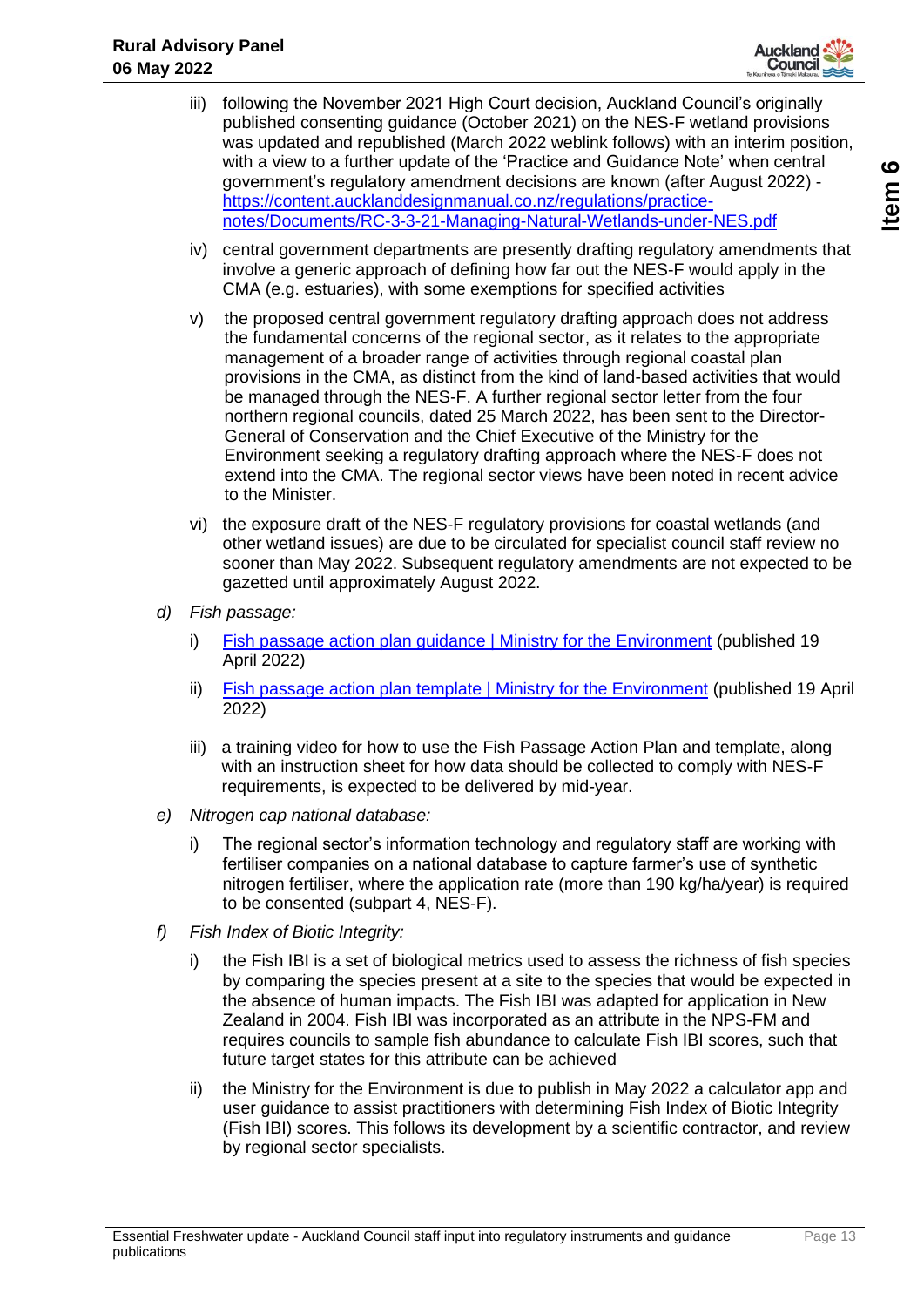

#### **Guidance documents / reports published**

- 8. As previously signalled, there are some new technical guidance documents and other published central government material since the last Rural Advisory Panel update of February 2022. These include:
	- a) Implementing makinga kai as a Māori freshwater value (published 15 February 2022) Mahinga kai kete | [Ministry for the Environment](https://environment.govt.nz/publications/mahinga-kai-kete/)
	- b) Stockholding definition guidance (published 25 March 2022) [Stockholding definition](https://environment.govt.nz/publications/stockholding-definition-guidance/)  [guidance | Ministry for the Environment](https://environment.govt.nz/publications/stockholding-definition-guidance/)
	- c) Te Mana o te Wai report (published 4 February 2022), setting out Kāhui Wai Māori 2019 recommendations to the Minister, for the nation's journey together in implementing a managed transition to a new system of care and respect for water; and two associated Kāhui Wai Māori reports to the Minister.
		- [Te Mana o te Wai: The health of our wai, the health of our nation: Kāhui Wai Māori](https://environment.govt.nz/publications/te-mana-o-te-wai-the-health-of-our-wai-the-health-of-our-nation-kahui-wai-maori-report-to-hon-minister-david-parker/)  [report to Hon Minister David Parker | Ministry for the Environment](https://environment.govt.nz/publications/te-mana-o-te-wai-the-health-of-our-wai-the-health-of-our-nation-kahui-wai-maori-report-to-hon-minister-david-parker/)
		- [Te-Mana-o-Te-Wai-Mana-Whakahaere.pdf \(environment.govt.nz\)](https://environment.govt.nz/assets/publications/Te-Mana-o-Te-Wai-Mana-Whakahaere.pdf) (published August 2021)
		- [Te-Mana-o-te-Wai-Maori-Rights-and-Interests-in-Freshwater-Bodies.pdf](https://environment.govt.nz/assets/publications/Te-Mana-o-te-Wai-Maori-Rights-and-Interests-in-Freshwater-Bodies.pdf)  [\(environment.govt.nz\)](https://environment.govt.nz/assets/publications/Te-Mana-o-te-Wai-Maori-Rights-and-Interests-in-Freshwater-Bodies.pdf) (published August 2021).
	- d) [Water quality state and trends in New Zealand rivers: Analyses of national data ending](https://environment.govt.nz/publications/water-quality-state-and-trends-in-new-zealand-rivers-analyses-of-national-data-ending-in-2020/)  [in 2020 | Ministry for the Environment](https://environment.govt.nz/publications/water-quality-state-and-trends-in-new-zealand-rivers-analyses-of-national-data-ending-in-2020/) (published 14 April 2022)
	- e) [Spatial modelling of lake water quality state: Incorporating monitoring data for the](https://environment.govt.nz/publications/spatial-modelling-of-lake-water-quality-state-incorporating-monitoring-data-for-the-period-2016-to-2020/)  [period 2016 to 2020 | Ministry for the Environment](https://environment.govt.nz/publications/spatial-modelling-of-lake-water-quality-state-incorporating-monitoring-data-for-the-period-2016-to-2020/) (published 14 April 2022).
- 9. Rural Advisory Panel members are encouraged to read the documents encompassed by this Essential Freshwater update and ensure their networks are also aware of this material. In addition, the Ministry for the Environment has published (5 April 2022) a forecast of upcoming guidance and technical information, some of which is discussed in this report, available at the following Ministry weblink: [Recent and upcoming Essential Freshwater](https://environment.govt.nz/acts-and-regulations/freshwater-implementation-guidance/recent-and-upcoming-essential-freshwater-implementation-guidance/)  implementation quidance | Ministry for the Environment

#### **Regulatory and planning updates**

#### Sediment management

- 10. Environmental advocates produced a video in mid-2021 that sought to highlight sediment discharges from small building sites in the Auckland region, as well as intensive winter grazing in Southland. Some of the footage in Auckland was from 2018, although the issue is still a valid and current concern. Within the Regulatory Services division, the Proactive Compliance Unit continues to seek improved sediment control measures in the Auckland region.
- 11. The Minister has taken a strong interest in better understanding the current policies and practices that lead to sediment discharges, and what compliance and enforcement activities have been undertaken in both rural and urban settings. The Minister has sought and received replies from all regional and unitary authorities prior to February 2022.

#### Specified Vegetable Growing Areas, as specified in section 3.33 of the NPS-FM

12. The High Court decision on matters related to the Horowhenua specified vegetable growing area is expected by early May 2022. This follows a case brought by tangata whenua groups against central government's introduction of the exemption provision within the NPS-FM.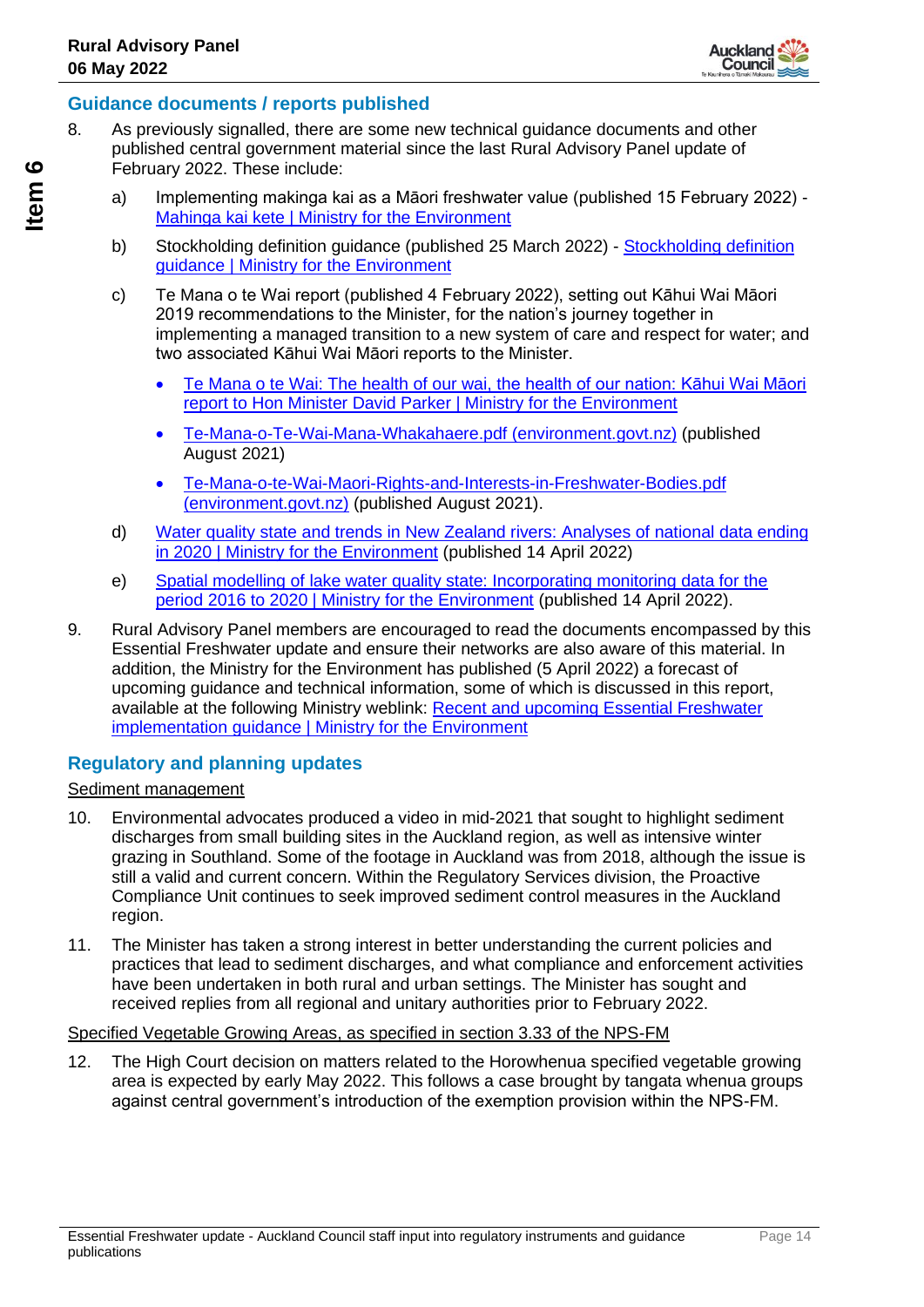

- 13. The High Court decision may have generic implications for how central government and Auckland Council pursue outcomes for the Pukekohe specified vegetable growing area. Auckland Council strategy, policy and technical staff will virtually meet with Horizons Regional Council staff in mid-May to further discuss the implications of the High Court's decision. A brief verbal overview of the key points of the decision can be noted at the Rural Advisory Panel's May 2022 meeting should it be available.
- 14. Regardless of the High Court's decision, there are several policy and technical matters to clarify on how to reduce nitrate and associated discharges from horticultural areas. Auckland Council staff continue to pursue scientific and other investigations on potential mitigation options, for consideration in both regulatory and non-regulatory discussions.
- 15. A Geological and Nuclear Sciences (GNS) scientific study commissioned by strategy staff in December 2020 on the age of groundwater in the Pukekohe area is due before June 2022. Further GNS research, commissioned by Natural Environment Strategy staff and Research and Evaluation Unit (RIMU) staff on Pukekohe stream water chemistry from groundwater surface discharges is proposed to be undertaken between June 2022 and early 2024.

#### Farm planning

- 16. Increased staff resources are being applied by central government, regional sector staff, and agricultural sector representatives to develop farm planning regulations. Several central government workshops continue to be held, with themes such as system design, database interoperability, compliance and enforcement, certification and auditing etc. The regulations are expected to be gazetted by the end of 2022, following further Cabinet decisions in coming months. An exposure draft of the proposed regulations should be available to the regional sector and agricultural representative groups by mid-year for review.
- 17. Within Auckland Council, the Regulatory Services division, fulfilling the environmental regulator role, is responsible for administering and communicating the statutory requirements associated with implementation of farm plans provisions, and coordinating the input of other departments who can contribute their relevant expertise in the lead-up to implementation. The Compliance Monitoring Unit of Regulatory Services (led by Manager Compliance Monitoring Robert Laulala) have recently started to undertake preparatory work to improve council systems and processes associated with their administration of these future regulations and inter-relationship with related consenting requirements.
- 18. Central government recognise that implementation of the farm planning regulatory instrument and supporting architecture and capability is a significant commitment for all parties. Central government staff have advised that they are contemplating a phased roll-out of the farm plan regulations once the regulations are in place. This will allow system testing and piloting in some regions before the requirements become effective across a broader geographic area. Similarly, the capacity and capability of the agricultural and regional sector will need to grow to ensure durable and robust implementation. A progressive rollout is therefore sensible to ensure success. The regional sector will continue to advocate for a ground-truthed approach, such that regulatory provisions are practical to implement.

#### NPS-FM update

19. Plans and Places have been undertaking preparation for NPS-FM engagement with a wider range of external interests from June 2022, including the rural sector.

## **Ngā tūtohunga Recommendation/s**

That the Rural Advisory Panel:

a) receive the update on central government's Essential Freshwater programme and the overview of recent Auckland Council staff input to improve implementation steps and any refinements to the regulatory framework and its interpretation.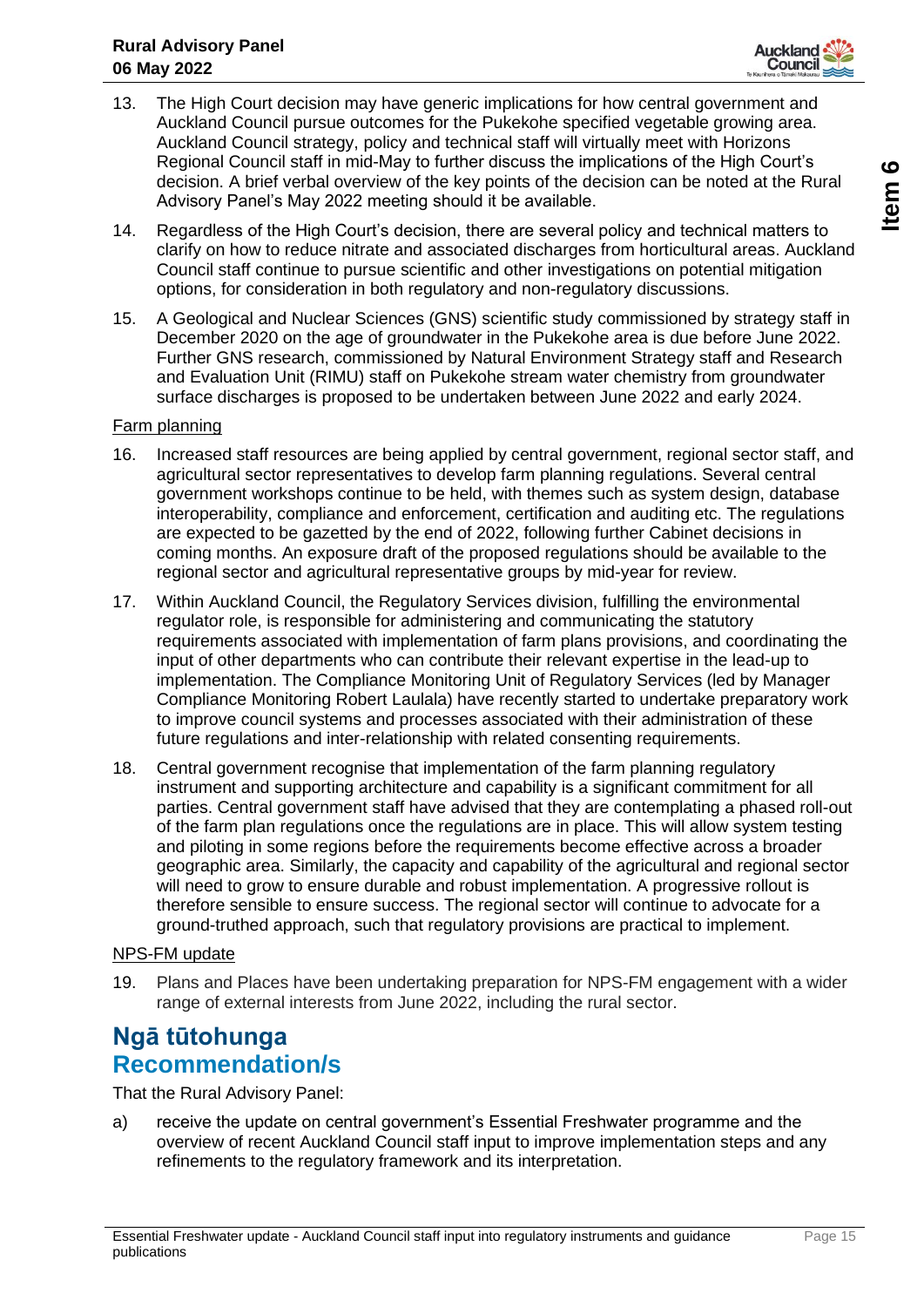## Auckland<br>Counci

## **Ngā tāpirihanga Attachments**

There are no attachments for this report.

# **Item 6**

| Authors     | Dave Allen - Manager Natural Environment Strategy<br>Ella Walsh - Analyst Natural Environment Strategy  |
|-------------|---------------------------------------------------------------------------------------------------------|
| Authorisers | Jacques Victor - General Manager Auckland Plan Strategy and Research<br>Warren Maclennan - Lead Officer |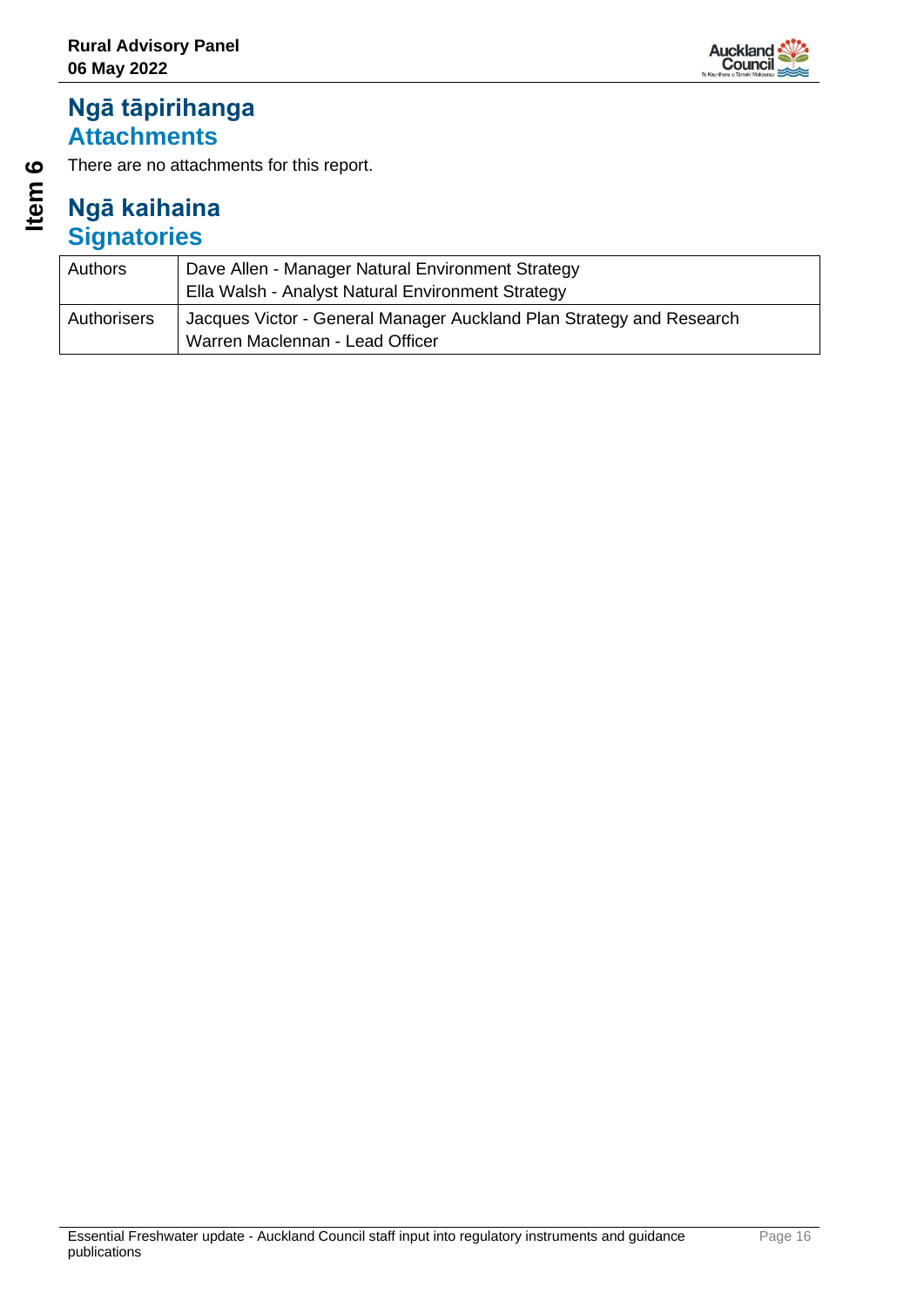

## <span id="page-16-0"></span>**Healthy Waters regular update**

**File No.:** CP2022/05081

## **Te take mō te pūrongo Purpose of the report**

1. To provide an update on Healthy Waters' current operational work affecting the rural sector.

## **Whakarāpopototanga matua Executive summary**

- 2. This report provides updates on current priority issues for Healthy Waters in the rural sector.
- 3. A further update report will be provided to the panel at its August 2022 business meeting.

#### **Flood response**

- 4. On 21 March 2022, a rain event occurred affecting northern and central Auckland. Significant rainfall totals were measured between 5.00am to 11.00am with many locations in the northern and central areas receiving greater than 90 mm of rainfall in less than a 6-hour period.
- 5. Three of the top 10 recorded rainfall totals for the period from 12am to 12pm on March 21st were in rural areas as per the table below.

| <b>Site</b> | $10$ min | 20 min | <b>30 min</b> | <b>60 min</b> | <b>Total</b> |
|-------------|----------|--------|---------------|---------------|--------------|
| Hoteo       | 16.5     | 28.5   | 41.5          | 78.5          | 122.5        |
| Mahurangi   | 18       | 32     | 43.5          | 68            | 115          |
| Paremoremo  | 18       | 29     | 38.5          | 66            | 97.5         |

#### **Table 1: Rainfall rural northern sites 21 March 2022**

- 6. Seventy per cent of the region's urban catchments were affected by a one in 50-year event. While other parts of the region were affected by the event, the rainfall was of lesser magnitude. As a result, the requests for service (RfS) received by Healthy Waters differed from those received after the August 2021 floods, with the RfS locations concentrated predominantly in the urban areas of the North Shore and Central Auckland where the path of the storm tracked.
- 7. The operational response for this event was initiated the week before on Thursday 17 March when long-range forecasts indicated potential rainfall events for the coming weekend. The forecasted rain initiated proactive maintenance and inspections of regional hotspot locations prior to this event, and contractors and operational staff were informed of the potential event.
- 8. Healthy Waters received 667 flooding requests for service on Monday 21 March, and additional staff were mobilised during the event to assist with the response.
- 9. Based on the flooding that occurred and the volume of rainfall, in most cases the primary stormwater system (pipes and built assets) performed as expected during this event. The extreme nature of the rainfall seen during these events in many cases overwhelmed the primary system and are not designed to convey the extreme flows these events bring.
- 10. These flooding events generally occurred in areas previously modelled as flood plains or overland flow paths. Recent work to refresh the flood mapping supports our operational maintenance and response to increased rainfall.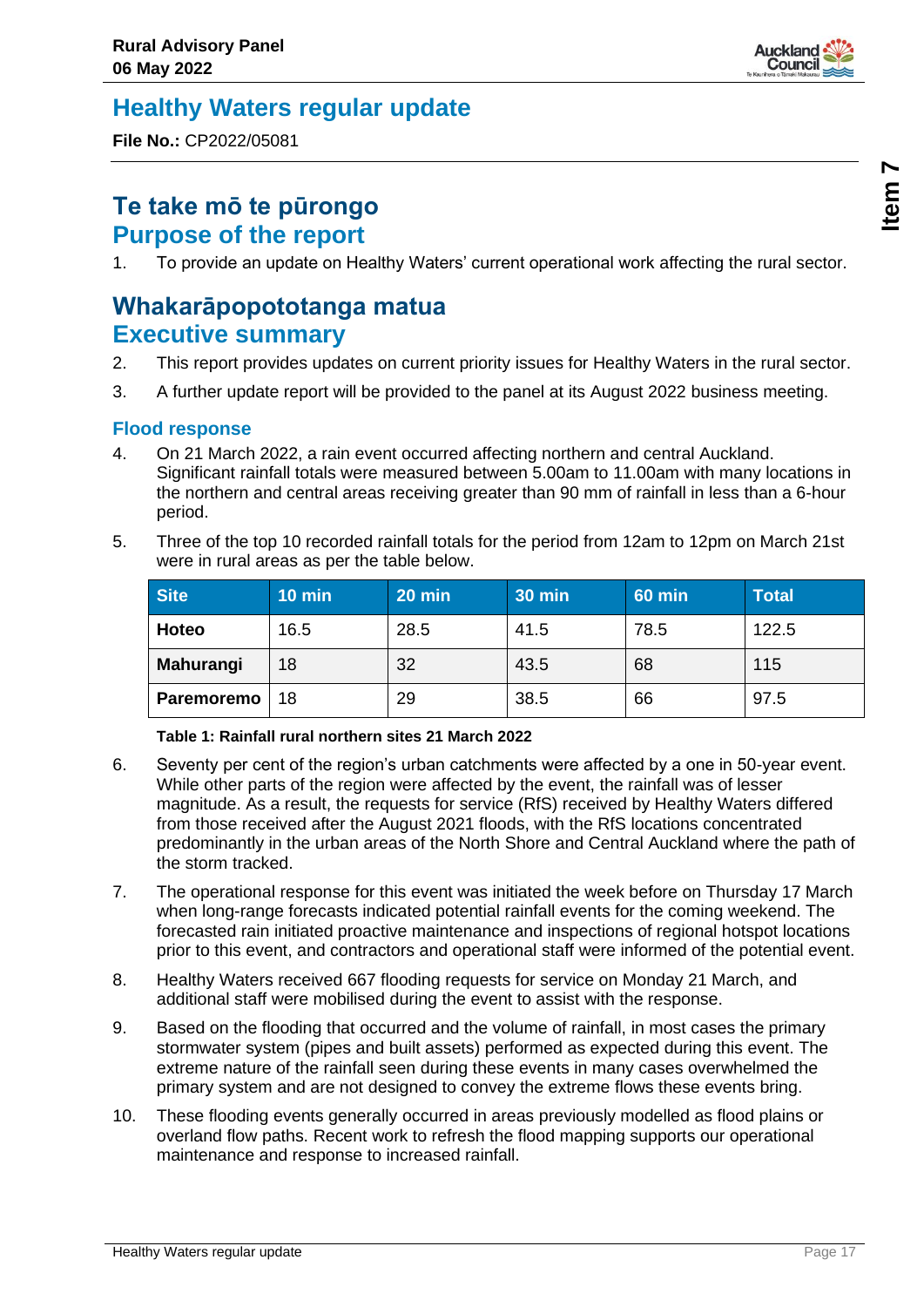

#### **Sediment reduction in Hoteo**

- 11. Sediment is a universally important contaminant, affecting both freshwater and coastal, with instantaneous and long-lasting effects.
- 12. The Hōteo project is a 5-year project, co-funded by Auckland Council (AC) and the Ministry for the Environment's Freshwater Improvement Fund. AC has partnered with Ngāti Manuhiri, Ngā Maunga Whakahi o Kaipara and Te Uri o Hau (Kaipara Uri) in co-leadership, which has led to greater alignment of Te Ao Māori and Western Science outcomes being delivered simultaneously, to the challenge of how best to manage for stream erosion. This includes recent findings that streambank erosion contributed 72 per cent of fine-grained sediment carried by the Hōteo River into the Kaipara Moana
- 13. The Hōteo project has identified a range of Geomorphically Effective Management Solutions (GEMS) to be trialled at locations along a 12-km stretch of the Kourawhero Stream in the Hōteo River Catchment, to stabilise stream banks and reduce fine-grained sediment loads from entering the Kaipara Moana. GEMS are a toolbox of mitigations to modify the geomorphology for the purpose of reducing erosion - including but going beyond stock exclusion and untargeted riparian planting. GEMS include solutions to work with stream hydrology, profile and soil characteristics and to identify effective solutions that take into account the risk and form of the stream.
- 14. A key learning for the Hōteo project, which is about to enter the final year, has been the alignment and complementary paradigms of geomorphology and both Te Ao Māori and mātauranga Māori.
- 15. This project contributes to delivering the requirements set by the Essential Freshwaters programme and informs the Kaipara Moana Remediation Programme.

#### **Roll-out of onsite wastewater system monitoring**

- 16. Since the previous update to the Rural Advisory Panel on the onsite wastewater system compliance programme in November 2021. Staff have now completed the development of SAP processes to support region-wide monitoring of onsite wastewater systems. This includes over 45,000 systems being recorded in SAP.
- 17. From June 2022, Auckland Council will request maintenance records from owners of properties with these systems. If an onsite wastewater system is not performing adequately, or if the property owner fails to supply adequate maintenance records, the council will apply a graduated enforcement approach.
- 18. The SAP development enables staff to easily update information on each system, monitor consent requirements, and communicate with property owners to fix problems.
- 19. It is anticipated that by mid-2026, council will hold maintenance information on each of these systems. This is based on the capacity of the service industry to meet demand for maintenance, and staff to follow-up with non-compliance.

Continued engagement with service companies, local boards, residents and community groups will be critical to supporting property owners to meet council's requirements.

#### **Ngā tūtohunga Recommendation/s**

That the Rural Advisory Panel:

a) receive the update on Healthy Waters' current operational work affecting the rural sector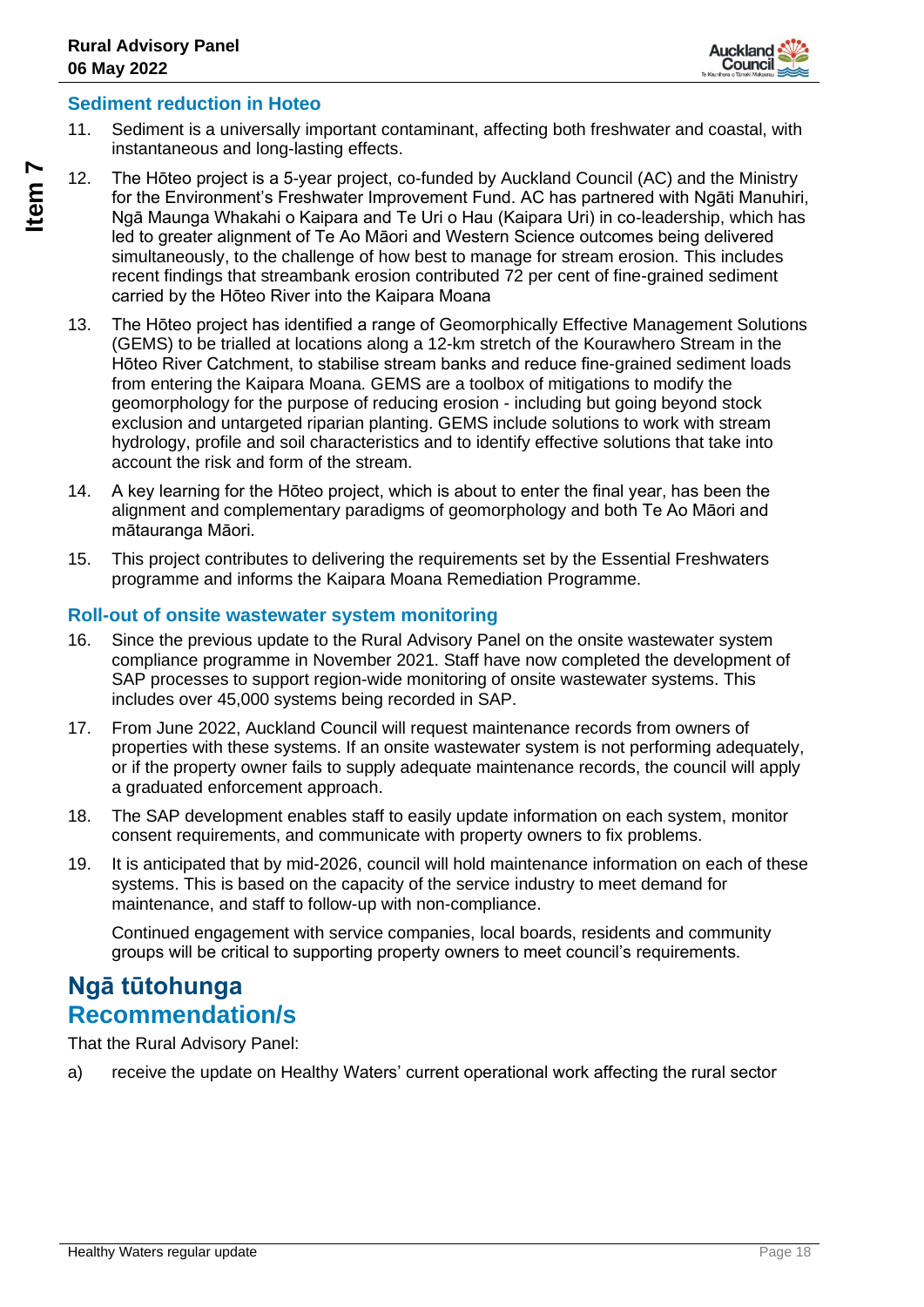

## **Ngā tāpirihanga Attachments**

There are no attachments for this report.

| Authors     | Elizabeth Johnson - Senior Specialist, Wai Ora Strategic Programmes<br>Andrew Chin - Head of Healthy Waters Strategy                                   |
|-------------|--------------------------------------------------------------------------------------------------------------------------------------------------------|
| Authorisers | Craig Mcilroy – General Manager Healthy Waters<br>Barry Potter – Director Infrastructure and Environmental Services<br>Warren Maclennan - Lead Officer |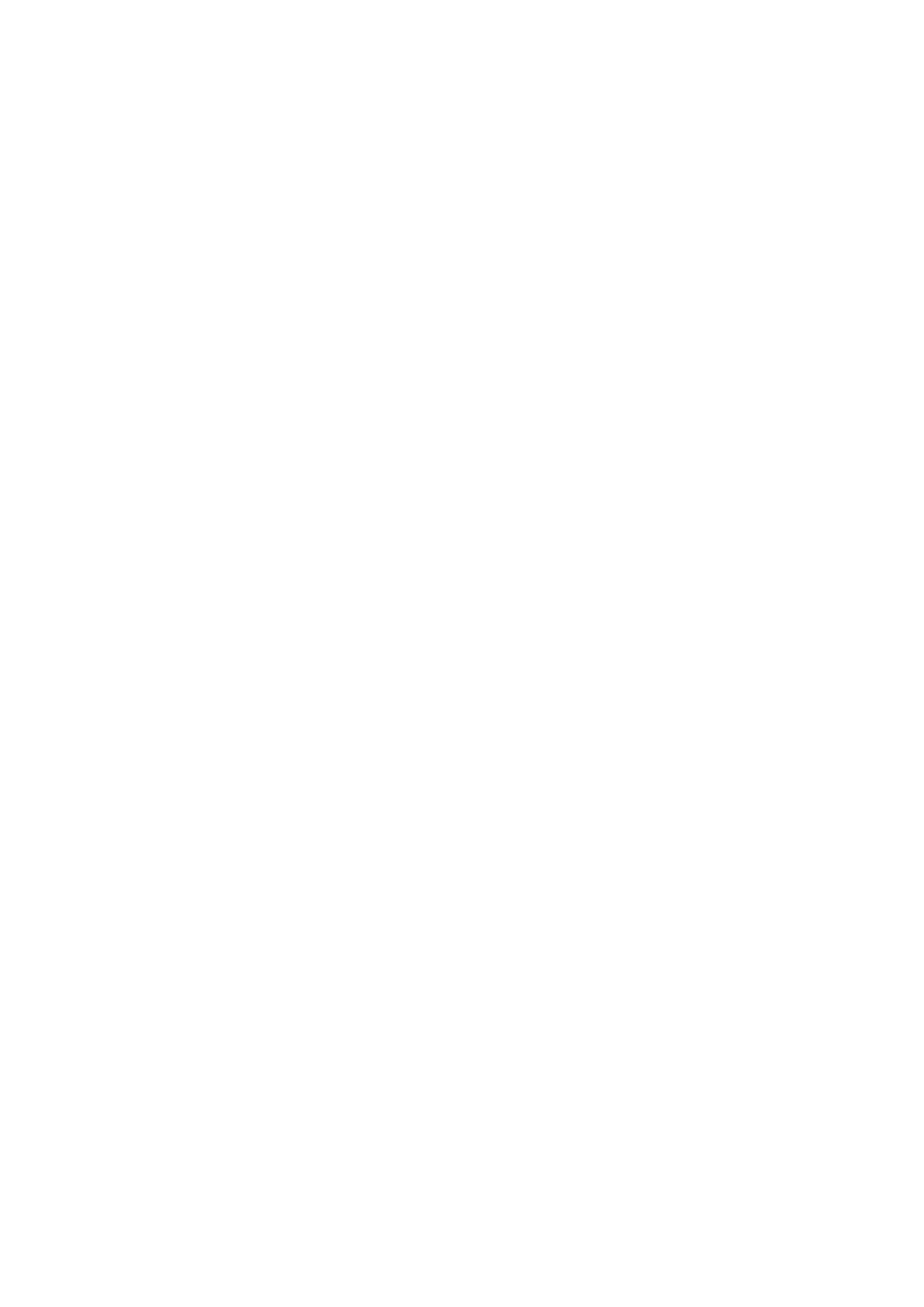

## <span id="page-20-0"></span>**Government's new housing rules for Auckland - have your say**

**File No.:** CP2022/05335

## **Te take mō te pūrongo Purpose of the report**

1. To provide background on the Council's draft response to the Government's new rules on urban intensification for Auckland and to seek feedback from Panel members.

## **Whakarāpopototanga matua Executive summary**

- 2. Auckland Council has requested public feedback on its draft proposals to enable residential intensification of urban Auckland. This has come about from the Government's two recent planning reforms which require the Council to implement:
	- The National Policy Statement on Urban Development provisions which require the Council to enable buildings of six storeys or more within walking distances to the city centre, large metropolitan centres and around train stations and bus stations on the Northern Busway. Greater heights and densities are also to be enabled within and around other suburban centres.
	- The Resource Management (Enabling Housing Supply and Other matters) Amendment Act requires the Council to enable more medium density housing of up to three units of three storeys across almost all Auckland suburbs.
- 3. Attachment 1 outlines the Council's preliminary response to the above Government rules and feedback on these proposals in open until 9 May.
- 4. As these changes are largely focused on urban Auckland and rural settlements of over 5 000 population at the 2018 census, few changes are proposed for rural settlements.
- 5. Within Franklin, it is proposed that a walkable Catchment be placed around the train station. This means that buildings of up to six storeys or more must be enabled for an area of 800 metres around the train station (as compared with the current zoning of Terrace Housing and Apartment Buildings (THAB) with a height of five storeys). The remainder of Pukekohe is proposed to be subject to the to the Medium Density Residential Standards (MDRS) which will enable up to three houses of three storeys. Waiuku may also be subject to MDRS but if transport constraints such as few bus services can be taken into account as qualifying matters, this may not apply.
- 6. Similarly in Rodney, the only centre which could be affected by MDRS is Warkworth, although again this may not happen if the low level of lack of bus services can be taken into account. The new suburb of Milldale, adjacent to State Highway One near Millwater on the Hibiscus Coast may also be affected but is subject to a precinct and it is not yet clear as to its status.
- 7. A PowerPoint presentation will be provided at the meeting.

## **Ngā tūtohunga Recommendation/s**

That the Rural Advisory Panel:

a) receive the update on the Council's preliminary response to the Government's urban intensification rules and provide feedback at the meeting.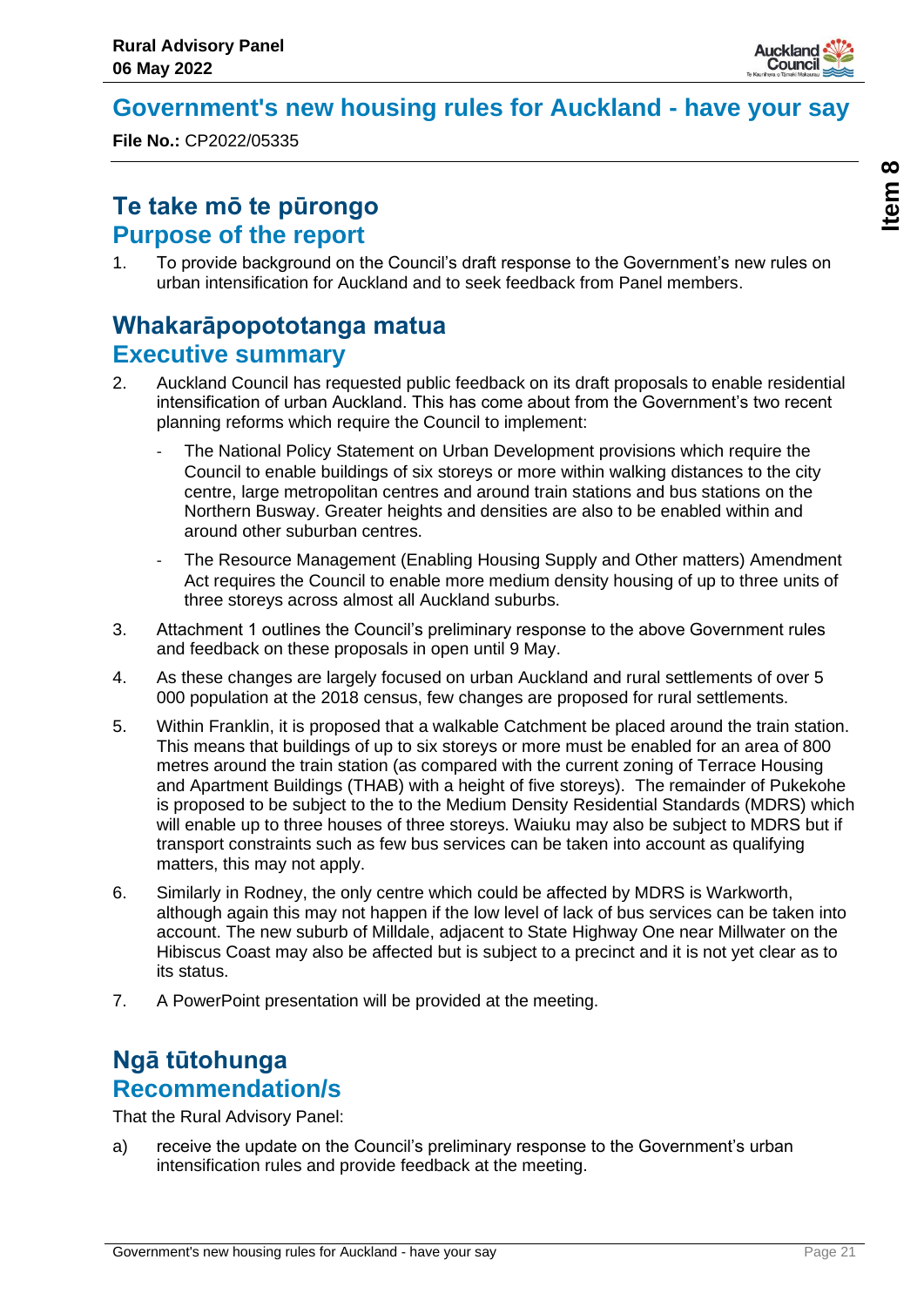

## **Ngā tāpirihanga Attachments**

| moriser | Warren Maclennan - Lead Officer |
|---------|---------------------------------|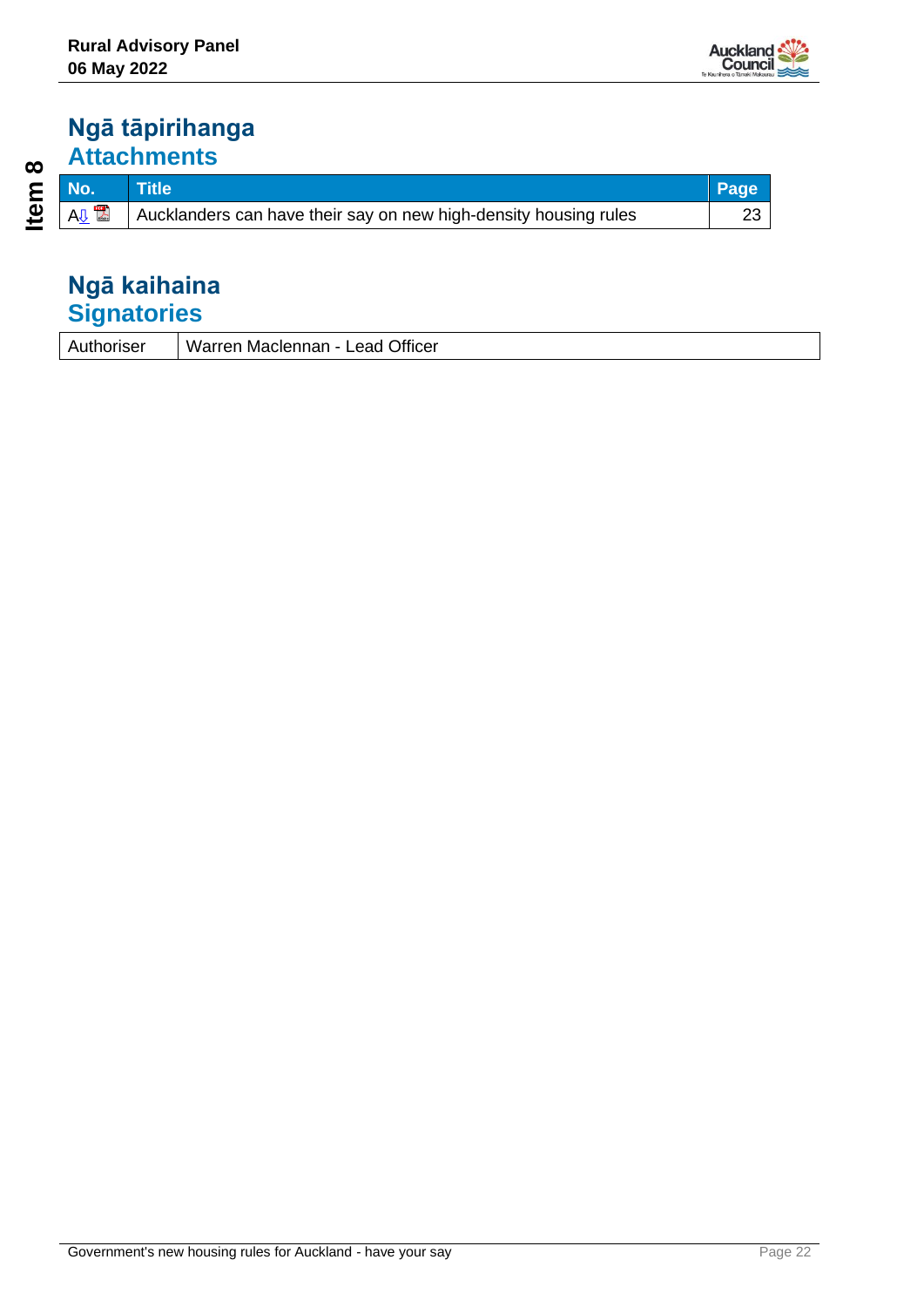<span id="page-22-0"></span>28/04/2022, 12:21

Aucklanders can have their say on new high-density housing rules - OurAuckland

**NEWS** 

## Aucklanders can have their say on new high-density housing rules

Publish Date: 19 Apr 2022 DEVELOPMENT GROWING TOGETHER



Auckland Council has today opened public consultation on some proposed approaches for changing the city's planning rulebook - the Auckland Unitary Plan - as part of implementing central government's new requirements for greater housing density across the city.

https://ourauckland.aucklandcouncil.govt.nz/news/2022/04/aucklanders-can-have-their-say-on-new-high-density-housing-rules/

**Auckland** Counci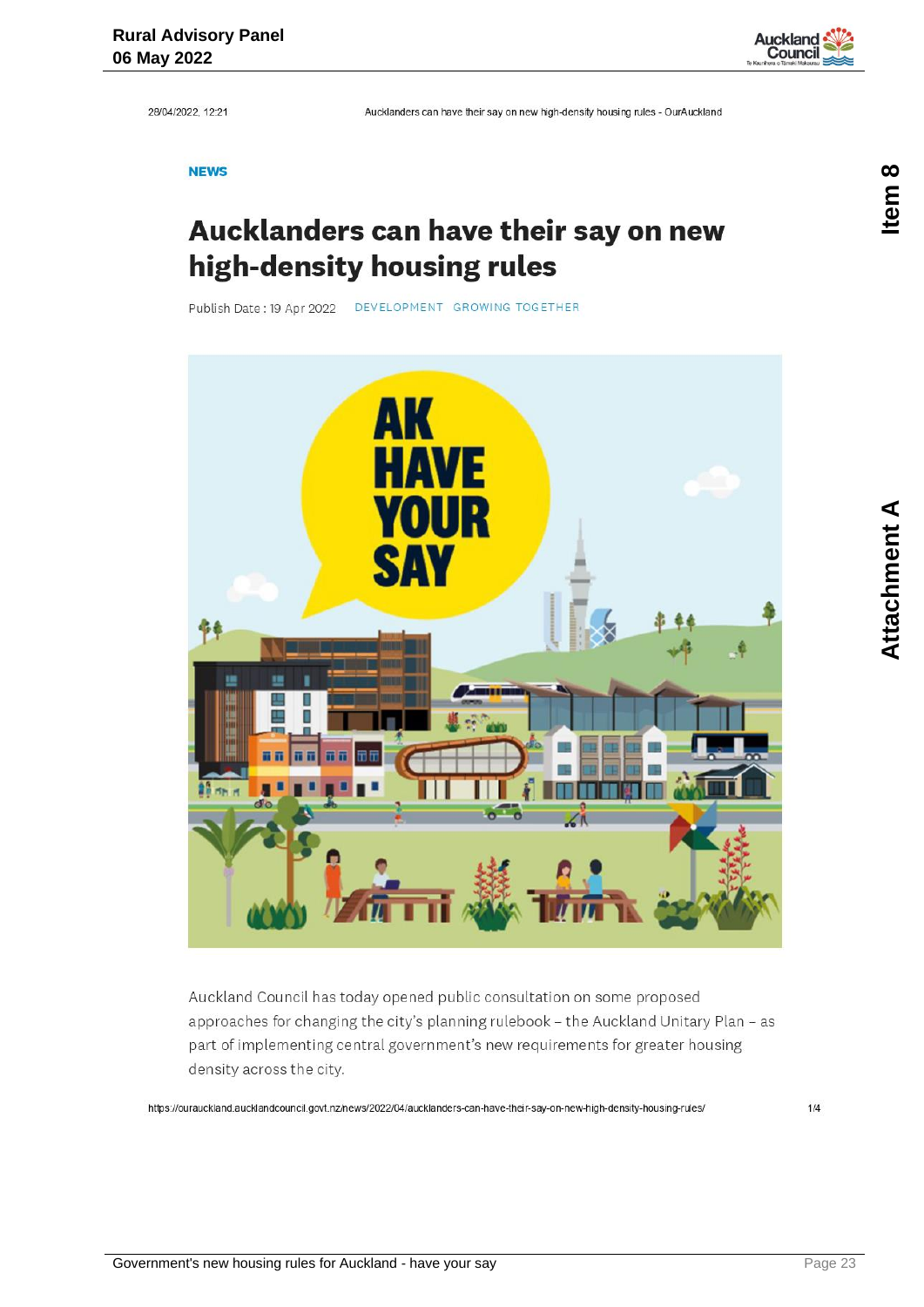

28/04/2022 12:21

#### Aucklanders can have their say on new high-density housing rules - OurAuckland

Aucklanders can have their say from Tuesday 19 April to Monday 9 May 2022 and view draft planning maps showing where greater building height and density is required. This is available at akhavevoursay.nz/housing

Central government's housing requirements include apartments of six storeys or more in and around large urban centres with jobs, shops, community services and rapid transit stops. And more medium-density housing of up to three storeys across almost all Auckland suburbs.

Councillor Chris Darby, chair of the council's Planning Committee, says he is encouraging all Aucklanders to have their say to help the council prepare its changes to the Auckland Unitary Plan that must be publicly notified by 20 August 2022.

"Central government has come in strongly with how it wants Auckland to grow by requiring greater building height and density across our city, meaning big and at times complex changes in the years ahead.

"The majority of the government's changes are mandatory. Where we do have scope to make some limited decisions, we're working hard to make sure they meet the needs of our growing city.

"How our city grows is an important issue for all Aucklanders, the decisions that will be made will shape not only how Aucklanders live today but also how we meet the housing needs of future generations," says Councillor Darby.

#### **Government's new rules**

There are two significant central government planning reforms that the council is required to implement.

The National Policy Statement on Urban Development (NPS-UD) requires the council to enable buildings of six storeys or more within walking distances to our city centre, 10 large metropolitan centres and around train stations and stops on the Northern Busway. It also requires the council to enable greater heights and density within and around Auckland's other suburban centres.

The Resource Management (Enabling Housing Supply and Other Matters) Amendment Act passed in December 2021, requires the council to enable more medium-density housing of up to three storeys across almost all Auckland suburbs.

The Act also requires the council to replace its existing design standards (or rules) with the government's new standards for developments, such as building setbacks from boundaries and minimum size requirements for outdoors living spaces.

https://ourauckland.aucklandcouncil.govt.nz/news/2022/04/aucklanders-can-have-their-say-on-new-high-density-housing-rules/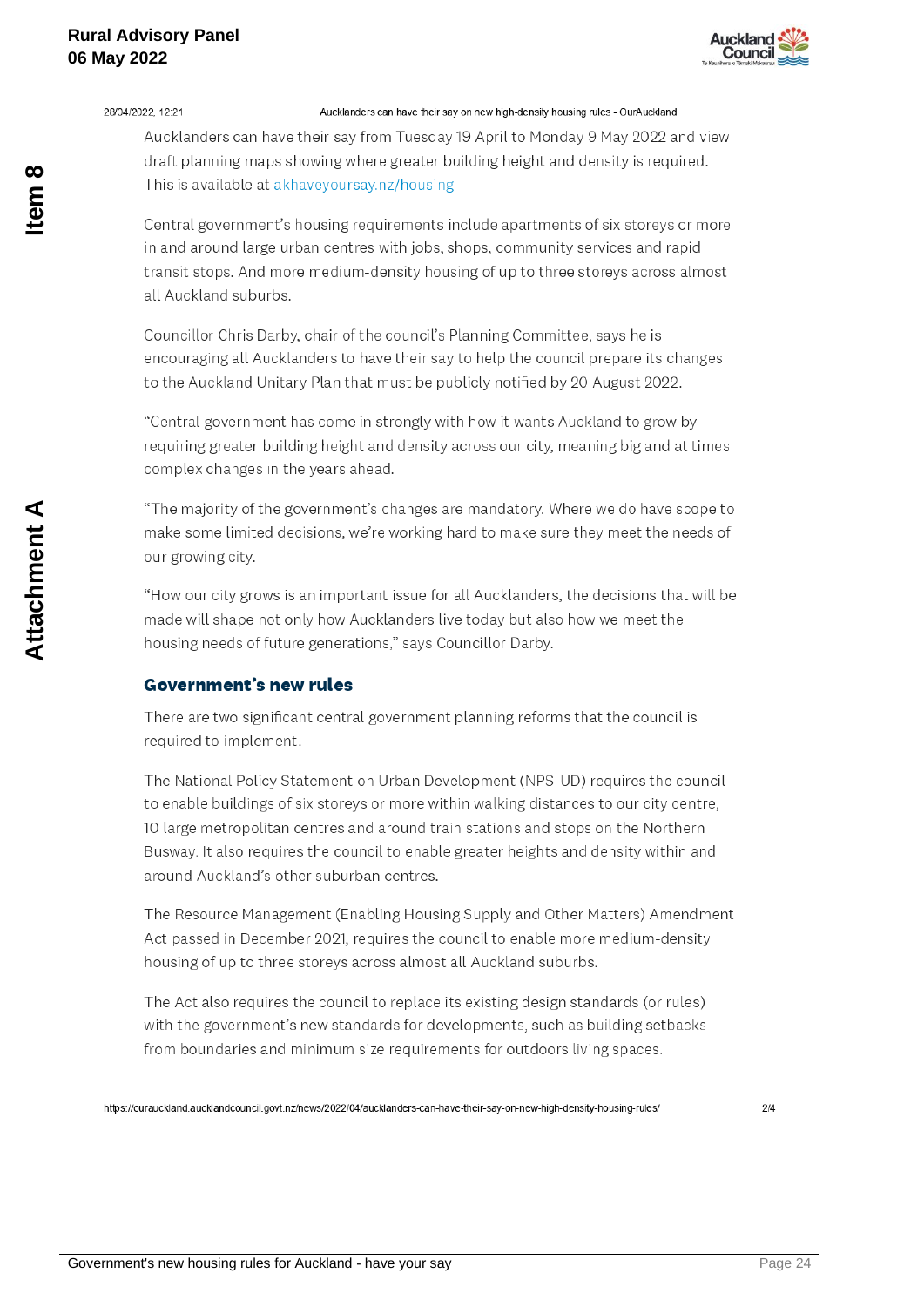

#### 28/04/2022 12:21

Aucklanders can have their say on new high-density housing rules - OurAuckland

John Duguid, General Manager of Plans and Places, says there is still a long way to go before final changes are decided.

"Right now, the council has put out some proposed approaches for Aucklanders to have their say on whether we've struck the right balance between the requirement to enable more housing density and protecting the things many Aucklanders value such as sites of cultural, historic, or ecological significance.

"This consultation isn't a government requirement. Rather, as we've done previously with the Auckland Unitary Plan, we have chosen to give Aucklanders an early say ahead of publicly notifying a plan change in August for public submissions.

"We want to hear people's views on our approach to some of the limited things we can decide, including on our proposed exemptions to reduce mandated building heights.

"The government allows for some exemptions, called 'qualifying matters' to reduce its mandated building heights. But we can't use these without providing strong evidence to prove why further housing density should be limited, and this needs to be justified against the government's clear requirements to allow more housing density," says John Duguid.

#### What we are asking for feedback on

The council is seeking feedback on some proposed changes to the Auckland Unitary Plan that we have scope to make limited decisions on, these include:

- The size of the walking distances ('walkable catchments') where buildings of six storevs or more must be enabled
- The size of the areas around our suburban town and local centres where additional height and density of buildings can occur, and what the building height and density limits should be
- The 'qualifying matters' the council has identified as relevant and important for Auckland. These are the characteristics within some areas that may allow the council to reduce building heights and density, which include identified special character areas and important local public views.

#### Further opportunities to have your say

Feedback received from Aucklanders will help to inform the council's proposed plan change to the Auckland Unitary Plan which must be publicly notified by 20 August 2022.

This will be an important second opportunity for people to have their say on the council's proposed plan change by making a submission so their views can be

https://ourauckland.aucklandcouncil.govt.nz/news/2022/04/aucklanders-can-have-their-say-on-new-high-density-housing-rules/

Item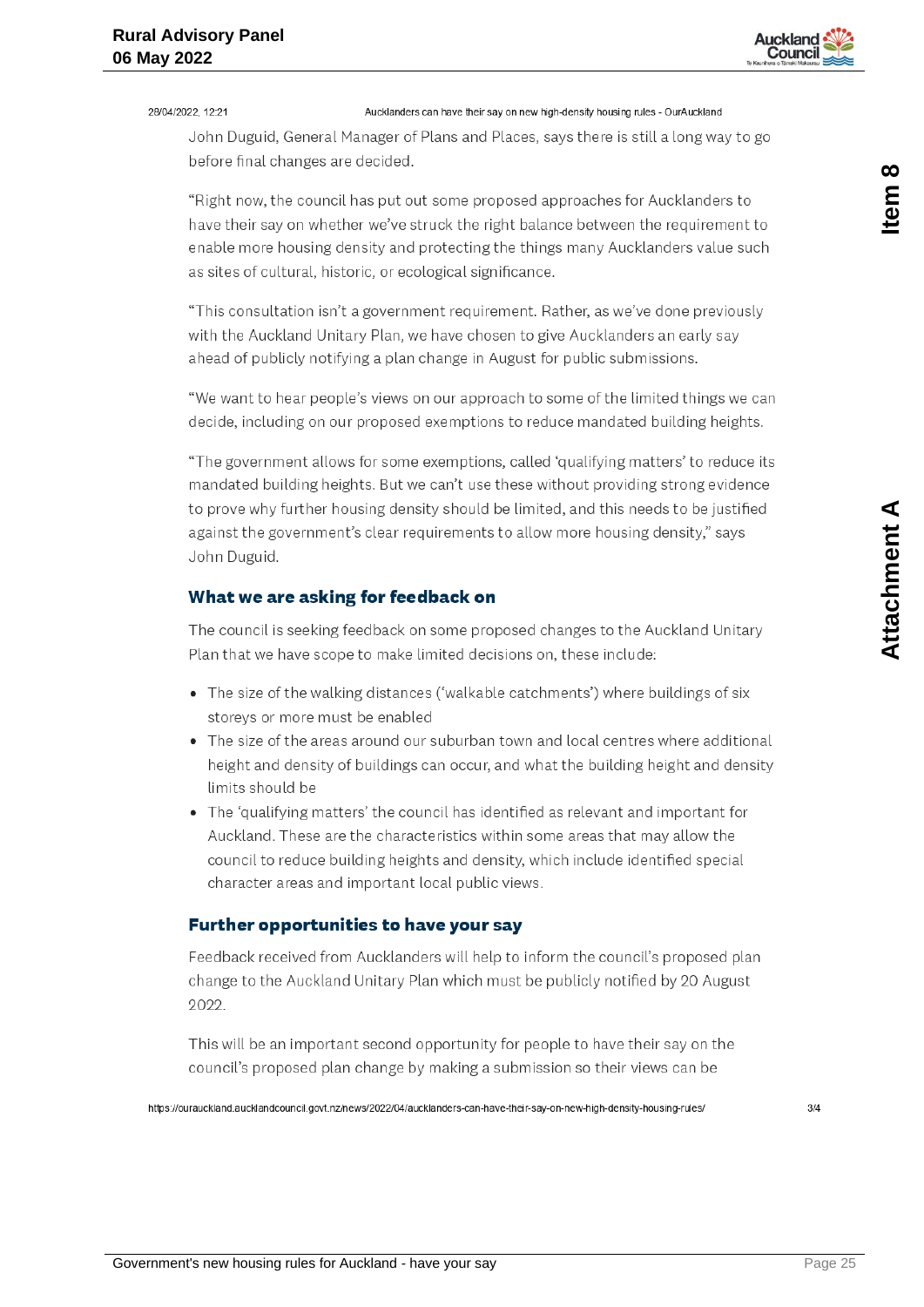

28/04/2022, 12:21

Aucklanders can have their say on new high-density housing rules - OurAuckland

considered by an independent panel during statutory decision-making.

As required by the government, an Independent Hearings Panel will consider all submissions, hear from submitters, and then make recommendations to the council on changes to the Auckland Unitary Plan.



**Back to News** 

Item 8

https://ourauckland.aucklandcouncil.govt.nz/news/2022/04/aucklanders-can-have-their-say-on-new-high-density-housing-rules/